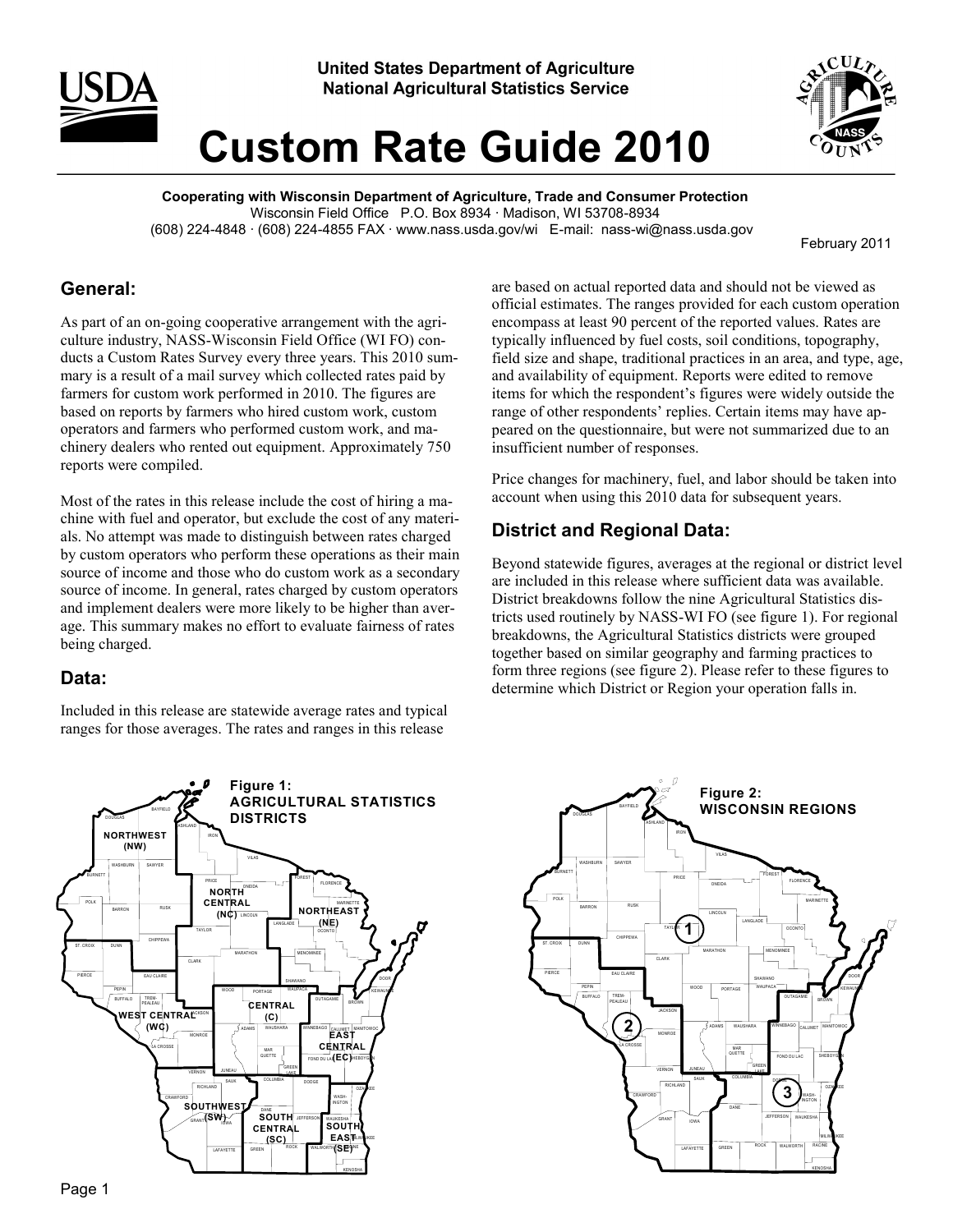| <b>Land Tillage Operations, Wisconsin, 2010</b> |                 |                 |           |           |           |                          |                          |       |       |       |           |
|-------------------------------------------------|-----------------|-----------------|-----------|-----------|-----------|--------------------------|--------------------------|-------|-------|-------|-----------|
|                                                 | Range in        | Statewide       |           |           |           |                          | <b>District Averages</b> |       |       |       |           |
| Operation                                       | Rates           | <b>Averages</b> | <b>NW</b> | <b>NC</b> | <b>NE</b> | <b>WC</b>                | C                        | EC    | SW    | SC    | <b>SE</b> |
|                                                 |                 |                 |           |           |           | Dollars per acre         |                          |       |       |       |           |
| Moldboard plowing                               | $10.00 - 28.00$ | 17.70           | 14.60     | 15.90     | 21.60     | 17.70                    | 15.80                    | 20.50 | 15.70 | 17.00 | 16.90     |
| Subsoiling                                      | $10.00 - 27.00$ | 17.10           | 16.40     | 16.90     | 20.80     | 16.10                    | 18.30                    | 18.30 | 16.60 | 16.00 | 17.00     |
| Disk/subsoiler<br>harrow combination            | $10.00 - 25.00$ | 15.90           | 14.80     | 15.70     | 21.60     | 15.80                    | 16.90                    | 15.20 | 13.10 | 16.30 | 16.20     |
| Chisel plowing                                  | $5.00 - 25.00$  | 15.30           | 13.00     | 13.90     | 17.90     | 13.40                    | 16.10                    | 17.80 | 13.90 | 15.10 | 13.80     |
| <b>Field Cultivator</b>                         | $4.00 - 24.00$  | 11.80           | 11.10     | 9.95      | 14.80     | 12.40                    | 12.80                    | 11.30 | 11.90 | 11.60 | 11.10     |
| Soil finisher                                   | $7.00 - 25.00$  | 13.20           | 11.60     | 14.00     | 16.00     | 12.30                    | 14.30                    | 14.60 | 13.40 | 12.50 | 11.30     |
|                                                 |                 |                 |           |           |           | <b>Regional Averages</b> |                          |       |       |       |           |
|                                                 |                 |                 | 1         |           |           | 2                        |                          | 3     |       |       |           |
| Offset disk                                     | $9.00 - 20.00$  | 14.50           |           | 14.80     |           | 12.80                    |                          | 15.10 |       |       |           |
| Disk w/ digger & drag                           | $8.00 - 21.00$  | 13.50           |           | 13.40     |           | 12.80                    |                          | 13.80 |       |       |           |
| Finishing disk                                  | $7.00 - 20.50$  | 12.60           |           | 12.70     |           | 13.00                    |                          | 12.40 |       |       |           |
| Rotary hoe                                      | $4.00 - 15.00$  | 7.90            | 8.70      |           |           | 7.00                     |                          | 7.95  |       |       |           |
| Row cultivator:                                 |                 |                 |           |           |           |                          |                          |       |       |       |           |
| with fertilizer                                 | $5.00 - 18.00$  | 11.20           |           | 11.90     | --        |                          | 10.90                    |       |       |       |           |
| without fertilizer                              | $4.00 - 15.00$  | 8.65            |           | 7.70      |           |                          |                          | 8.65  |       |       |           |

| Fertilizer and Chemical Applications, Wisconsin, 2010 1/ |                  |           |                          |       |       |  |  |  |
|----------------------------------------------------------|------------------|-----------|--------------------------|-------|-------|--|--|--|
|                                                          | Range            | Statewide | <b>Regional Averages</b> |       |       |  |  |  |
| Application                                              | in Rates         | Averages  |                          | 2     | 3     |  |  |  |
|                                                          | Dollars per acre |           |                          |       |       |  |  |  |
| Fertilizers                                              |                  |           |                          |       |       |  |  |  |
| Liquid                                                   | $5.00 - 12.00$   | 7.70      | 8.05                     | 7.85  | 7.55  |  |  |  |
| Drv                                                      | $2.00 - 8.50$    | 5.05      | 4.85                     | 5.05  | 5.15  |  |  |  |
| Anhydrous Ammonia                                        | $6.00 - 15.00$   | 10.30     | 10.20                    | 10.30 | 10.40 |  |  |  |
| Spreading lime                                           | $3.00 - 15.00$   | 7.15      | 8.10                     | 6.90  | 6.00  |  |  |  |
| Spraying pesticides*                                     | $5.00 - 12.00$   | 7.70      | 7.85                     | 7.75  | 7.55  |  |  |  |

1/The prices listed reflect application only. Cost of materials is excluded. \*Includes fungicides, herbicides, and insecticides.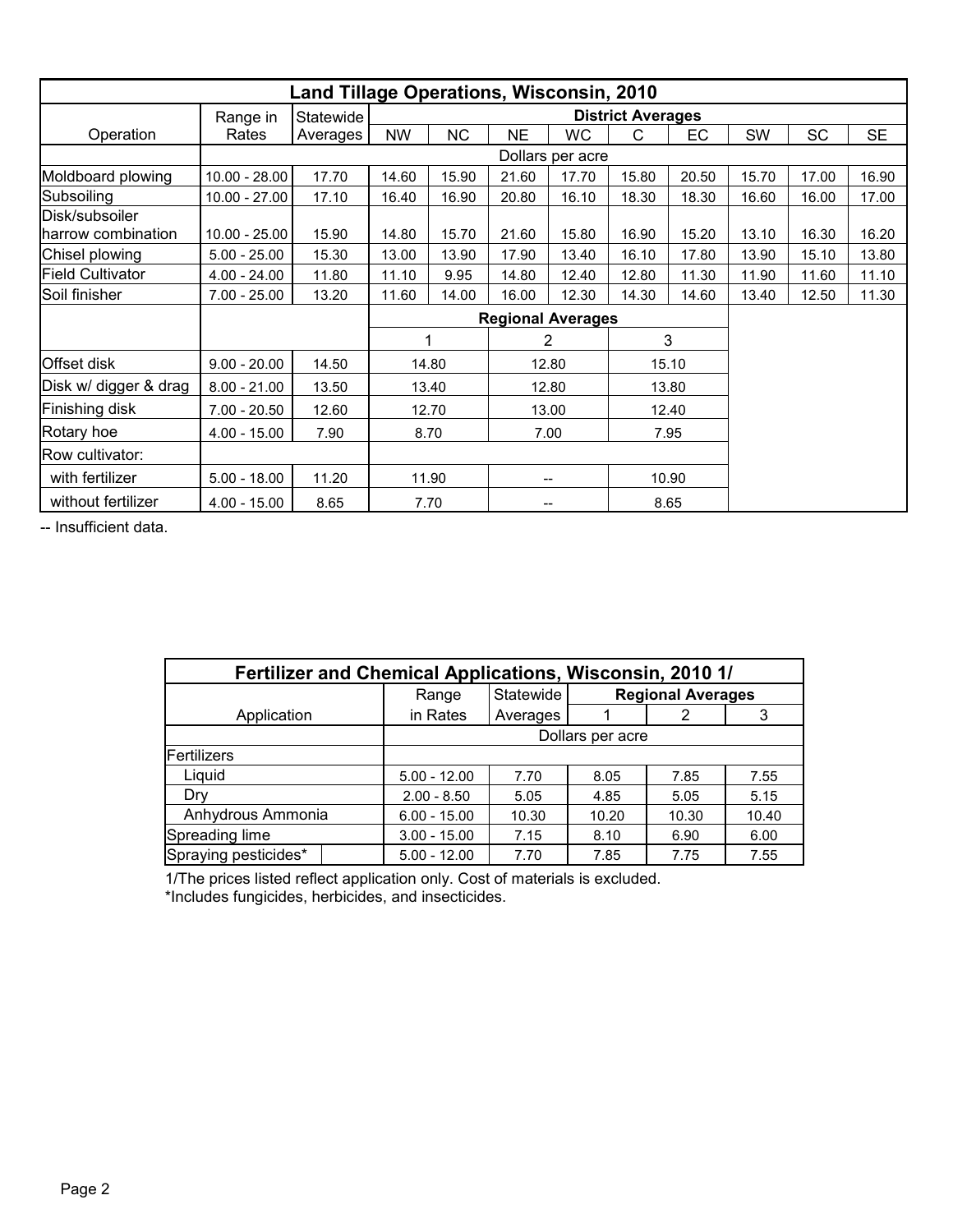| <b>Planting Operations, Wisconsin, 2010</b> |                 |           |                  |                          |                   |  |  |  |
|---------------------------------------------|-----------------|-----------|------------------|--------------------------|-------------------|--|--|--|
|                                             | Range           | Statewide |                  | <b>Regional Averages</b> |                   |  |  |  |
| Operation                                   | in Rates        | Averages  | 1                | $\overline{2}$           | 3                 |  |  |  |
|                                             |                 |           | Dollars per acre |                          |                   |  |  |  |
| Conventional till                           |                 |           |                  |                          |                   |  |  |  |
| Corn                                        |                 |           |                  |                          |                   |  |  |  |
| Less than 30" rows                          | $10.00 - 24.00$ | 16.90     | 17.40            | 17.30                    | 16.30             |  |  |  |
| 30" rows and greater                        | $8.00 - 23.00$  | 15.80     | 15.70            | 15.80                    | 15.70             |  |  |  |
| Soybeans                                    |                 |           |                  |                          |                   |  |  |  |
| Row                                         | $8.00 - 25.00$  | 16.60     | 16.30            | 16.60                    | 16.70             |  |  |  |
| Drill                                       | $8.00 - 23.00$  | 15.30     | 15.60            | 15.50                    | 15.10             |  |  |  |
| Small grains                                | $7.00 - 23.00$  | 14.70     | 15.10            | 14.20                    | 14.70             |  |  |  |
| Alfalfa, Clover, etc.                       | $6.00 - 21.00$  | 14.60     | 14.80            | 13.60                    | 15.00             |  |  |  |
| Mulch till                                  |                 |           |                  |                          |                   |  |  |  |
| Corn                                        |                 |           |                  |                          |                   |  |  |  |
| Less than 30" rows                          | $12.00 - 24.00$ | 18.20     | 19.30            |                          | 18.00             |  |  |  |
| 30" rows and greater                        | $10.00 - 25.00$ | 16.90     | 17.20            | 17.30                    | 16.40             |  |  |  |
| Soybeans                                    |                 |           |                  |                          |                   |  |  |  |
| Row                                         | $11.00 - 25.00$ | 17.00     | 17.60            | 17.40                    | 16.60             |  |  |  |
| Drill                                       | $8.50 - 25.00$  | 16.50     | 16.30            | 15.80                    | 16.80             |  |  |  |
| Small grains                                | $8.50 - 25.00$  | 15.60     | 17.40            | 12.30                    | 15.20             |  |  |  |
| Alfalfa, Clover, etc.                       | $8.50 - 20.00$  | 15.90     | 16.60            | 13.90                    | 16.70             |  |  |  |
| No-till                                     |                 |           |                  |                          |                   |  |  |  |
| Corn                                        |                 |           |                  |                          |                   |  |  |  |
| Less than 30" rows                          | 19.00 - 25.00   | 21.50     | 22.30            | $\overline{a}$           | 21.30             |  |  |  |
| 30" rows and greater                        | $12.00 - 25.00$ | 19.00     | 19.00            | 18.90                    | 19.10             |  |  |  |
| Soybeans                                    |                 |           |                  |                          |                   |  |  |  |
| Row                                         | $12.00 - 25.00$ | 19.20     | 19.80            | 17.80                    | 19.10             |  |  |  |
| Drill                                       | $9.00 - 25.00$  | 18.40     | 17.60            | --                       | 19.50             |  |  |  |
| Small grains                                | $9.50 - 25.00$  | 17.50     | 17.40            | --                       | 16.70             |  |  |  |
| Alfalfa, Clover, etc.                       | $9.00 - 20.00$  | 16.60     | 16.20            | --                       | $\qquad \qquad -$ |  |  |  |

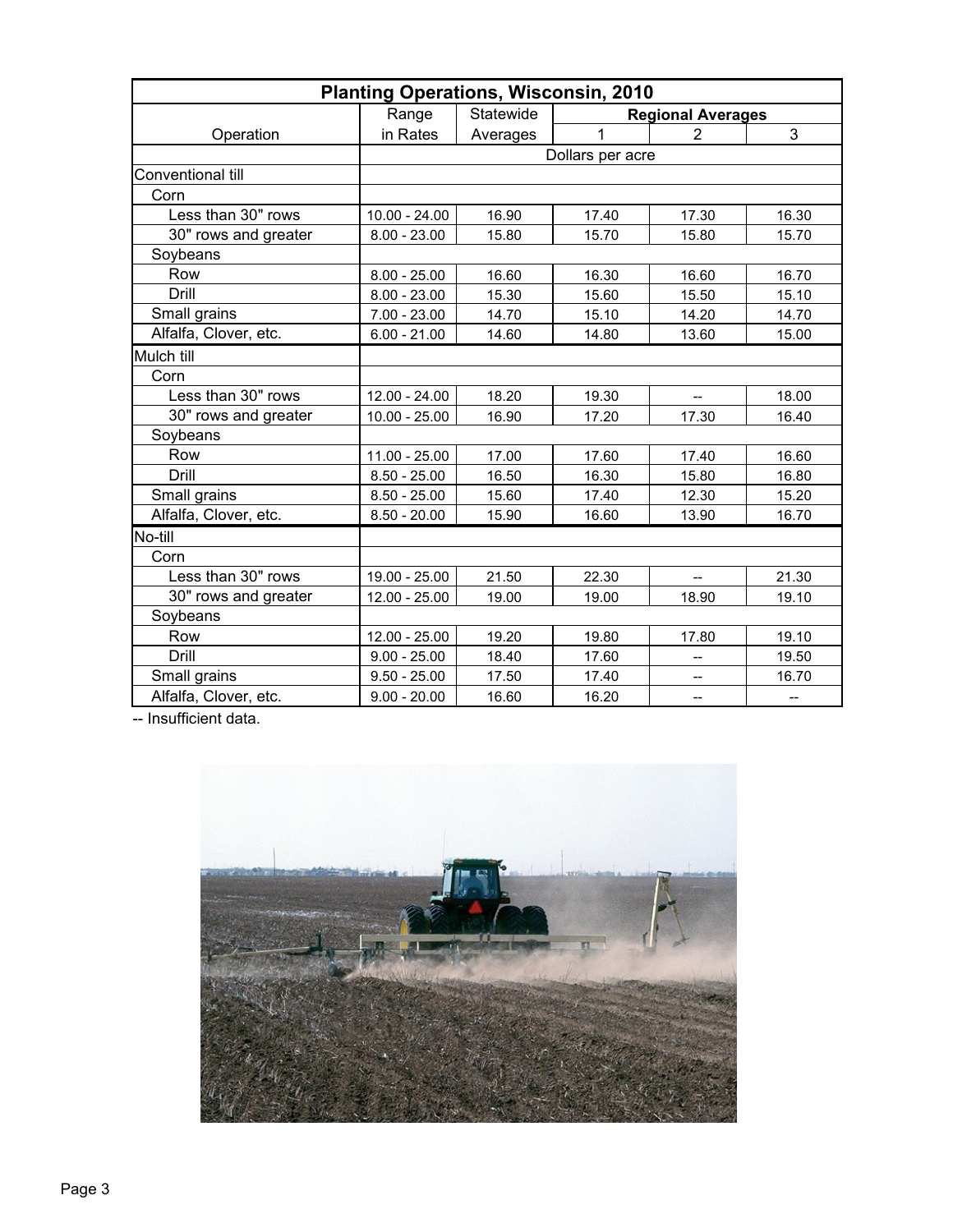| Hay Harvest Operations, Wisconsin, 2010 |                  |           |                  |                          |       |  |  |  |
|-----------------------------------------|------------------|-----------|------------------|--------------------------|-------|--|--|--|
|                                         | Range            | Statewide |                  | <b>Regional Averages</b> |       |  |  |  |
| Operation                               | in Rates         | Averages  |                  | 2                        | 3     |  |  |  |
|                                         | Dollars per acre |           |                  |                          |       |  |  |  |
| Mowing and conditioning                 | $5.00 - 20.00$   | 12.40     | 11.60            | 11.80                    | 13.10 |  |  |  |
| Raking                                  | $2.00 - 12.00$   | 6.20      | 5.25             | 6.05                     | 6.80  |  |  |  |
| Windrow merging                         | $3.00 - 16.00$   | 8.50      | 7.10             | 7.60                     | 9.55  |  |  |  |
|                                         |                  |           | Dollars per hour |                          |       |  |  |  |
| Mowing and conditioning                 | 42.00 - 250.00   | 109.00    | 124.00           | 118.00                   | 89.00 |  |  |  |
| Raking                                  | 25.00 - 100.00   | 52.10     | 71.30            | 45.30                    | 47.60 |  |  |  |
| Windrow merging                         | $35.00 - 225.00$ | 113.00    | 114.00           | 129.00                   | 94.10 |  |  |  |

| <b>Haylage Harvest Operations, Wisconsin, 2010</b> |                  |           |                          |                          |        |  |  |
|----------------------------------------------------|------------------|-----------|--------------------------|--------------------------|--------|--|--|
|                                                    | Range            | Statewide |                          | <b>Regional Averages</b> |        |  |  |
| Operation                                          | in Rates         | Averages  | 1                        | 2                        | 3      |  |  |
|                                                    |                  |           | Dollars per acre         |                          |        |  |  |
| Chopping only                                      |                  |           |                          |                          |        |  |  |
| Pull-type                                          | 12.00 - 55.00    | 28.60     | 29.60                    |                          | --     |  |  |
| Self-propelled                                     | $10.00 - 65.00$  | 28.10     | 29.20                    | --                       | --     |  |  |
| Chopping, hauling, and packing bunkers             |                  |           |                          |                          |        |  |  |
| Pull-type                                          | $-$              | --        | --                       | --                       |        |  |  |
| Self-propelled                                     | $24.00 - 80.00$  | 49.80     | 61.70                    | 49.30                    | 44.00  |  |  |
|                                                    | Dollars per hour |           |                          |                          |        |  |  |
| Chopping only                                      |                  |           |                          |                          |        |  |  |
| Pull-type                                          | 45.00 - 200.00   | 109.00    | 98.00                    | 128.00                   | 101.00 |  |  |
| Self-propelled                                     | 100.00 - 460.00  | 293.00    | 281.00                   | 333.00                   | 278.00 |  |  |
| Chopping, hauling, and packing bunkers             |                  |           |                          |                          |        |  |  |
| Pull-type                                          | --               | $-$       | $\overline{\phantom{a}}$ | $\overline{\phantom{a}}$ | $- -$  |  |  |
| Self-propelled                                     | 250.00 - 800.00  | 557.00    | 490.00                   | 591.00                   | 570.00 |  |  |
| Chopping, hauling, and filling upright silo        |                  |           |                          |                          |        |  |  |
| Pull-type                                          | $60.00 - 200.00$ | 126.00    | 121.00                   | 121.00                   | 138.00 |  |  |
| Self-propelled                                     | 135.00 - 660.00  | 381.00    | 305.00                   | 537.00                   | 301.00 |  |  |
| Filling and packing bunker                         | $50.00 - 220.00$ | 88.10     | 91.10                    | 89.60                    | 85.30  |  |  |
| Hauling only                                       |                  |           |                          |                          |        |  |  |
| Truck                                              | 45.00 - 102.00   | 73.80     | 68.40                    | 72.10                    | 77.60  |  |  |
| Wagon                                              | $23.00 - 78.00$  | 54.00     | 56.60                    | 57.80                    | 51.50  |  |  |

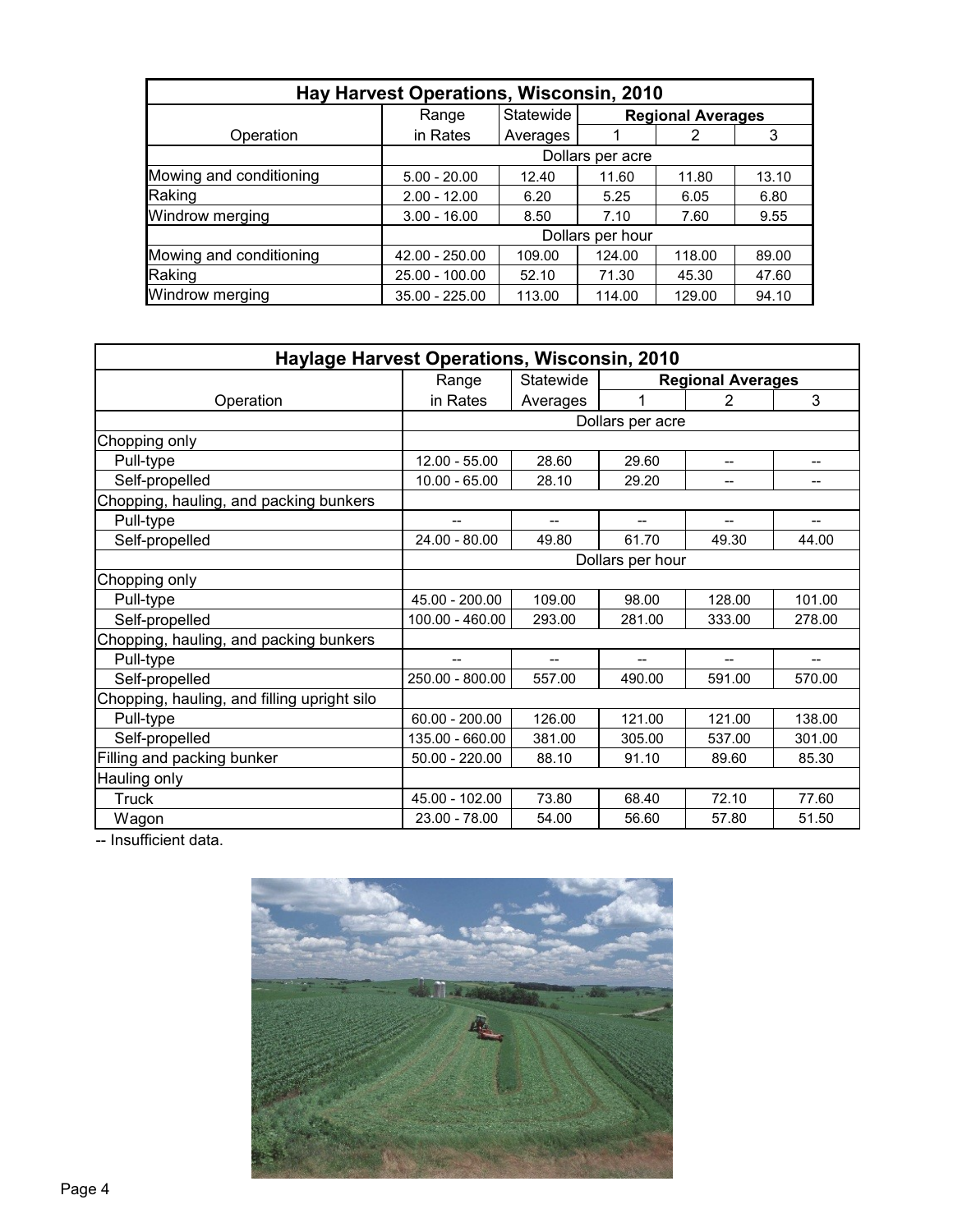| Hay Baling, Wisconsin, 2010 |                |                  |                                       |                          |       |           |                   |      |                                       |           |           |
|-----------------------------|----------------|------------------|---------------------------------------|--------------------------|-------|-----------|-------------------|------|---------------------------------------|-----------|-----------|
|                             | Range in       | Statewide        |                                       | <b>District Averages</b> |       |           |                   |      |                                       |           |           |
| Operation                   | Rates          | Averages         | NW                                    | <b>NC</b>                | NΕ    | <b>WC</b> | С                 | EC   | <b>SW</b>                             | <b>SC</b> | <b>SE</b> |
|                             |                | Dollars per bale |                                       |                          |       |           |                   |      |                                       |           |           |
| <b>Bale Only</b>            |                |                  |                                       |                          |       |           |                   |      |                                       |           |           |
| Square bales                |                |                  |                                       |                          |       |           |                   |      |                                       |           |           |
| $25 - 50$ lbs               | $0.25 - 1.25$  | 0.60             | 0.50                                  | 0.63                     | $-$   | 0.61      | 0.58              | 0.60 | 0.60                                  | 0.58      | 0.76      |
| $300 - 600$ lbs             | $3.50 - 12.00$ | 6.95             | $\hspace{0.05cm}$ – $\hspace{0.05cm}$ | $- -$                    | $- -$ | 9.00      | $\qquad \qquad -$ | 5.25 | $\hspace{0.05cm}$ – $\hspace{0.05cm}$ | 6.70      | $- -$     |
| 600 lbs & over              | $6.00 - 11.00$ | 8.15             | 8.30                                  | 8.65                     | 8.30  | 8.85      | 8.50              | 8.05 | 7.90                                  | 7.95      | 7.85      |
| Round bales                 |                |                  |                                       |                          |       |           |                   |      |                                       |           |           |
| Under 1,000 lbs             | $5.00 - 10.00$ | 7.40             | 6.65                                  | 7.10                     | $-$   | 7.40      | 7.95              | 7.60 | 7.80                                  | 7.00      | 8.20      |
| 1,000 lbs & over            | 5.50 - 13.00   | 9.05             | 9.60                                  | 8.95                     | --    | 9.85      | 9.80              | 8.55 | 8.80                                  | 7.95      | 9.25      |

| Hay Baling and Wrapping, Wisconsin, 2010 |                  |           |  |  |  |  |
|------------------------------------------|------------------|-----------|--|--|--|--|
|                                          | Ranges           | Statewide |  |  |  |  |
| Operation                                | in Rates         | Averages  |  |  |  |  |
|                                          | Dollars per bale |           |  |  |  |  |
| Bale & Wrap - Individual                 |                  |           |  |  |  |  |
| Square bales                             |                  |           |  |  |  |  |
| 600 lbs & over                           | $6.00 - 22.00$   | 12.90     |  |  |  |  |
| Round bales                              |                  |           |  |  |  |  |
| Under 1,000 lbs                          | $5.00 - 12.00$   | 8.40      |  |  |  |  |
| 1,000 lbs & over                         | $7.00 - 16.00$   | 11.00     |  |  |  |  |
| Bale & Wrap - Line                       |                  |           |  |  |  |  |
| Square bales                             |                  |           |  |  |  |  |
| 600 lbs & over                           | $2.00 - 15.50$   | 10.40     |  |  |  |  |
| Round bales                              |                  |           |  |  |  |  |
| Under 1,000 lbs                          | $6.00 - 15.00$   | 10.50     |  |  |  |  |
| 1,000 lbs & over                         | $5.00 - 18.00$   | 13.20     |  |  |  |  |
| Wrap Only - Individual                   |                  |           |  |  |  |  |
| Square bales                             |                  |           |  |  |  |  |
| 600 lbs & over                           | $2.00 - 13.00$   | 7.95      |  |  |  |  |
| Round bales                              |                  |           |  |  |  |  |
| Under 1,000 lbs                          | $3.00 - 12.00$   | 7.10      |  |  |  |  |
| 1,000 lbs & over                         | $2.00 - 12.00$   | 6.65      |  |  |  |  |
| Wrap Only - Line                         |                  |           |  |  |  |  |
| Square bales                             |                  |           |  |  |  |  |
| 600 lbs & over                           | $1.75 - 8.00$    | 4.65      |  |  |  |  |
| Round bales                              |                  |           |  |  |  |  |
| Under 1,000 lbs                          | $2.00 - 8.00$    | 5.20      |  |  |  |  |
| 1,000 lbs & over                         | $3.00 - 8.00$    | 5.65      |  |  |  |  |

| Silage Bagging, Wisconsin, 2010 1/ |                      |           |
|------------------------------------|----------------------|-----------|
|                                    | Ranges               | Statewide |
|                                    | in Rates             | Averages  |
|                                    | Cost per linear foot |           |
| Cost of bag included               |                      |           |
| 8-foot bag                         | $2.65 - 5.55$        | 4.30      |
| 9-foot bag                         | $3.35 - 6.00$        | 4.65      |
| 10-foot bag                        | $4.00 - 8.00$        | 6.00      |
| 12-foot bag                        | $6.00 - 12.25$       | 8.10      |
| Cost of bag excluded               |                      |           |
| 8-foot bag                         | $1.50 - 3.60$        | 2.15      |
| 9-foot bag                         | $1.50 - 3.85$        | 2.45      |
| 10-foot bag                        | $2.00 - 5.30$        | 3.40      |
| 12-foot bag                        | $3.20 - 9.20$        | 5.95      |

1/Prices exclude the cost of fuel and labor.

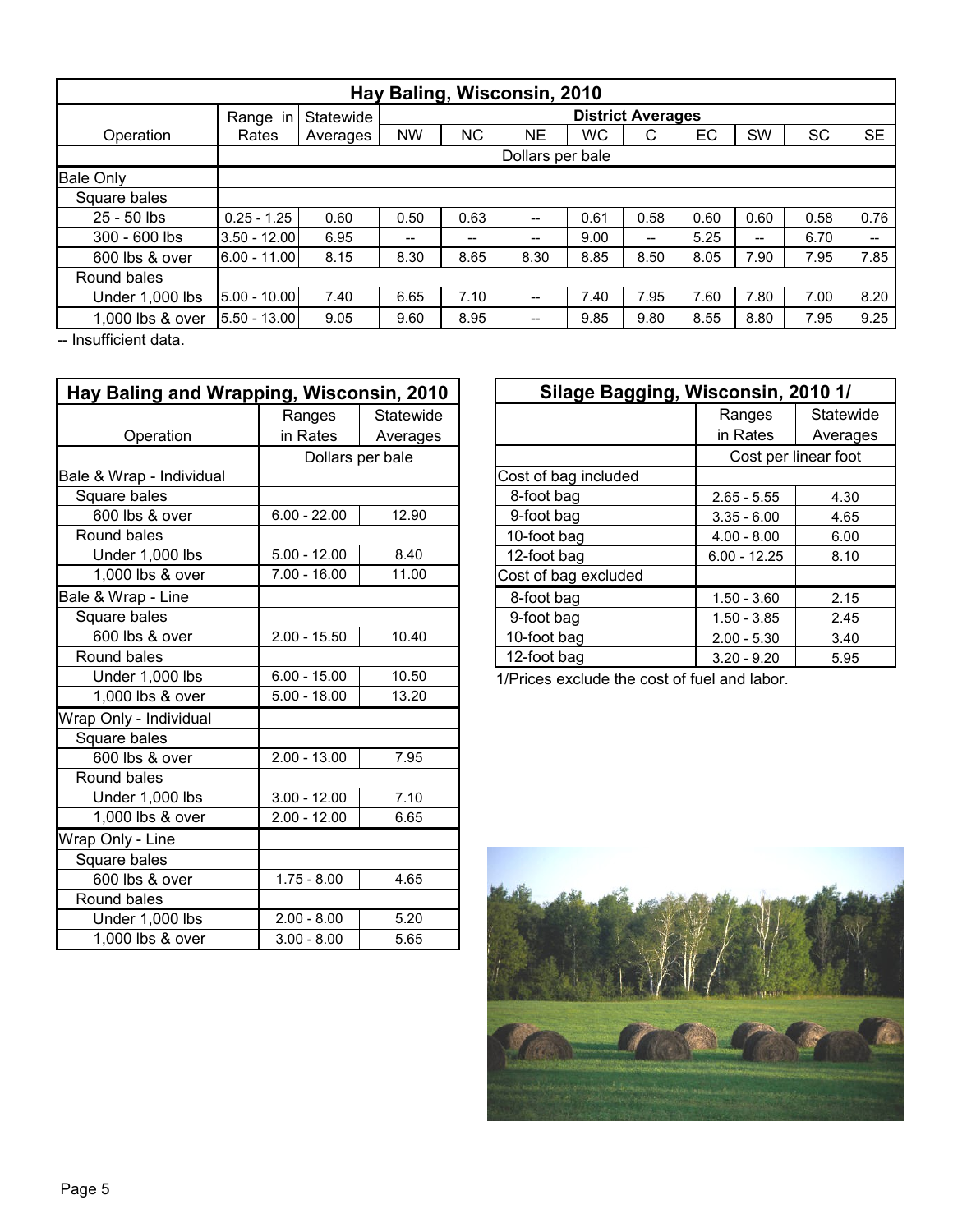| Corn Silage Harvest Operations, Wisconsin, 2010 |                 |                  |                  |           |  |  |  |  |
|-------------------------------------------------|-----------------|------------------|------------------|-----------|--|--|--|--|
|                                                 | Range           | Statewide        | Range            | Statewide |  |  |  |  |
| Operation                                       | in Rates        | Averages         | in Rates         | Averages  |  |  |  |  |
|                                                 |                 |                  | Dollars per acre |           |  |  |  |  |
|                                                 |                 | <b>Pull-type</b> | Self-propelled   |           |  |  |  |  |
| Chopping only                                   |                 |                  |                  |           |  |  |  |  |
| with processor                                  | 17.00 - 70.00   | 41.20            | 25.00 - 95.00    | 55.90     |  |  |  |  |
| without processor                               | $20.00 - 75.00$ | 45.40            |                  |           |  |  |  |  |
| Chopping, hauling, and                          |                 |                  |                  |           |  |  |  |  |
| packing bunkers                                 |                 |                  |                  |           |  |  |  |  |
| with processor                                  |                 |                  | 45.00 - 200.00   | 115.00    |  |  |  |  |
|                                                 |                 |                  | Dollars per hour |           |  |  |  |  |
|                                                 |                 | <b>Pull-type</b> | Self-propelled   |           |  |  |  |  |
| Chopping only                                   |                 |                  |                  |           |  |  |  |  |
| with processor                                  | 80.00 - 200.00  | 130.00           | 100.00 - 500.00  | 299.00    |  |  |  |  |
| without processor                               | 85.00 - 140.00  | 108.00           | 100.00 - 480.00  | 290.00    |  |  |  |  |
| Chopping, hauling, and packing                  |                 |                  |                  |           |  |  |  |  |
| bunkers                                         |                 |                  |                  |           |  |  |  |  |
| with processor                                  |                 |                  | 300.00 - 905.00  | 620.00    |  |  |  |  |
| with and without processor                      | --              | $-$              | 300.00 - 905.00  | 606.00    |  |  |  |  |
| Chopping, hauling, and filling                  |                 |                  |                  |           |  |  |  |  |
| upright silo                                    |                 |                  |                  |           |  |  |  |  |
| with processor                                  |                 |                  | 110.00 - 750.00  | 508.00    |  |  |  |  |
| with and without processor                      |                 | 100.00 - 275.00  | 110.00 - 750.00  | 461.00    |  |  |  |  |
|                                                 |                 | Dollars per hour |                  |           |  |  |  |  |
| Filling and packing bunker                      | 45.00 - 220.00  | 94.10            |                  |           |  |  |  |  |
| Hauling only                                    |                 |                  |                  |           |  |  |  |  |
| <b>Truck</b>                                    | 45.00 - 102.00  | 74.50            |                  |           |  |  |  |  |
| Wagon                                           | $23.00 - 82.50$ | 54.90            |                  |           |  |  |  |  |



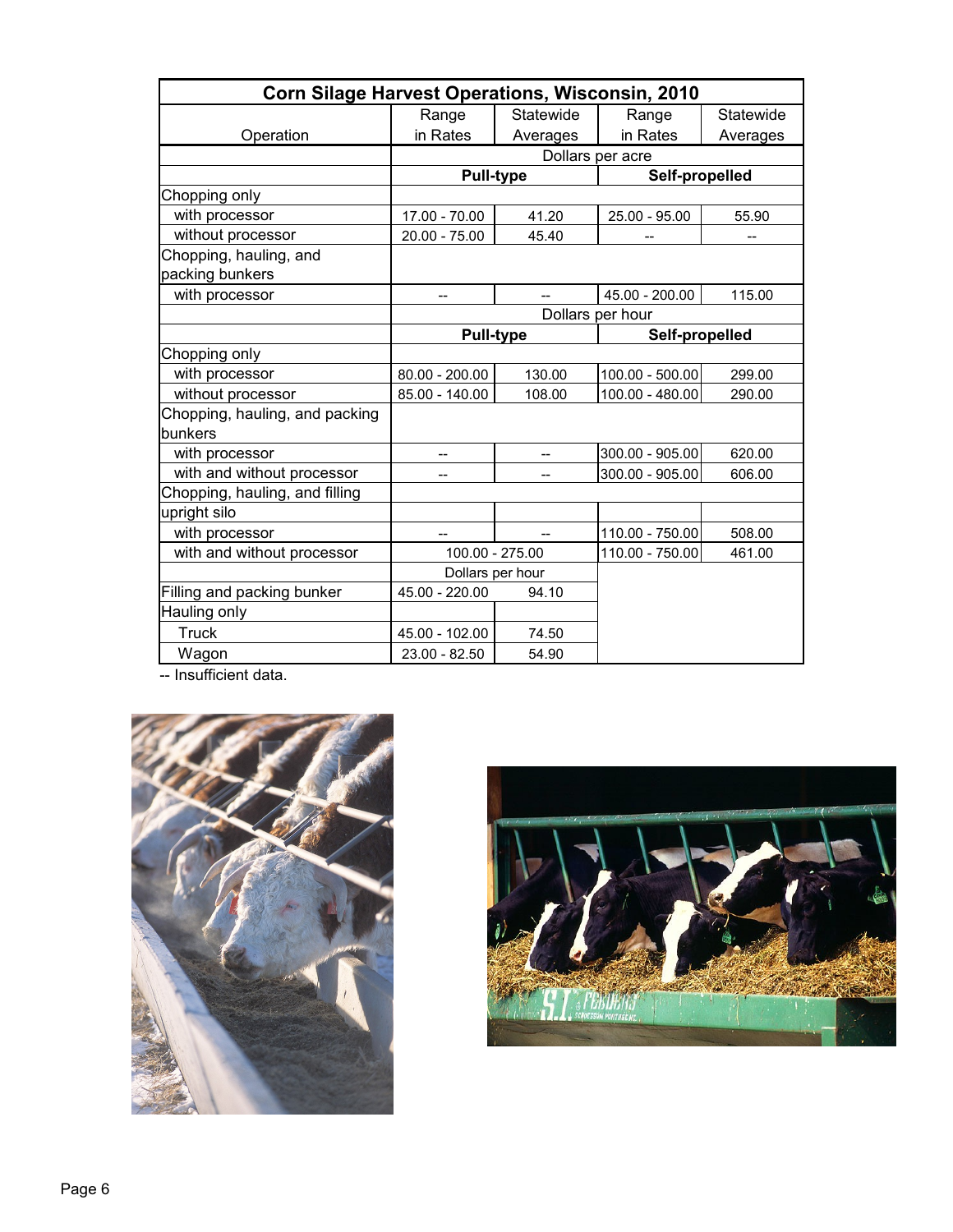| <b>Harvesting Operations, Wisconsin, 2010</b>       |                  |                          |                          |                                       |                          |                  |                          |               |        |           |           |
|-----------------------------------------------------|------------------|--------------------------|--------------------------|---------------------------------------|--------------------------|------------------|--------------------------|---------------|--------|-----------|-----------|
|                                                     | Range in         | Statewide                |                          |                                       |                          |                  | <b>District Averages</b> |               |        |           |           |
| Operation                                           | Rates            | Averages                 | <b>NW</b>                | <b>NC</b>                             | <b>NE</b>                | <b>WC</b>        | $\mathsf{C}$             | EC            | SW     | <b>SC</b> | <b>SE</b> |
|                                                     |                  |                          |                          |                                       |                          | Dollars per acre |                          |               |        |           |           |
| Corn combining                                      | $20.00 - 40.00$  | 28.10                    | 27.50                    | 25.90                                 | 30.00                    | 29.20            | 27.70                    | 28.40         | 26.10  | 28.30     | 28.40     |
| Soybean combining                                   | 18.00 - 38.00    | 27.70                    | 26.70                    | 25.00                                 | 28.90                    | 28.30            | 27.50                    | 27.90         | 26.70  | 28.10     | 27.70     |
| Small grain combining                               | 18.00 - 36.00    | 27.60                    | 24.70                    | 23.60                                 | 27.90                    | 27.80            | 29.40                    | 28.00         | 26.60  | 28.50     | 27.80     |
|                                                     |                  |                          |                          |                                       |                          | Dollars per hour |                          |               |        |           |           |
| Corn combining                                      | 80.00 - 235.00   | 129.00                   | 149.00                   | 123.00                                | $\overline{a}$           | 130.00           |                          | 114.00 159.00 | 130.00 | 131.00    | 100.00    |
| Soybean combining                                   | 75.00 - 235.00   | 132.00                   | $\overline{\phantom{a}}$ | 125.00                                | $\overline{\phantom{a}}$ | 137.00           | --                       | 153.00        | 127.00 | 142.00    | 100.00    |
| Small grain combining                               | 80.00 - 235.00   | 125.00                   | $\overline{\phantom{a}}$ | 108.00                                | $\overline{a}$           | 151.00           |                          | 110.00 141.00 | 126.00 | 127.00    | 88.30     |
|                                                     |                  | <b>Regional Averages</b> |                          |                                       |                          |                  |                          |               |        |           |           |
|                                                     |                  |                          |                          | $\overline{3}$<br>1<br>$\overline{2}$ |                          |                  |                          |               |        |           |           |
|                                                     |                  |                          |                          | Dollars per acre                      |                          |                  |                          |               |        |           |           |
| Small grain swathing                                | $5.00 - 22.00$   | 12.60                    | 12.50                    |                                       |                          | 10.40            | 16.40                    |               |        |           |           |
|                                                     |                  |                          |                          | Dollars per hour                      |                          |                  |                          |               |        |           |           |
| Small grain swathing                                | $50.00 - 120.00$ | 74.40                    | 69.00                    |                                       |                          | --               |                          | --            |        |           |           |
|                                                     |                  |                          |                          | Dollars per acre                      |                          |                  |                          |               |        |           |           |
| Shredding corn stalks                               | $4.00 - 20.00$   | 10.50                    | 9.80                     |                                       |                          | 11.00            |                          | 10.50         |        |           |           |
| Harvesting or chopping<br>corn stalks (for bedding) |                  |                          |                          |                                       |                          |                  |                          |               |        |           |           |
| Pull-type                                           | $5.00 - 25.00$   | 14.40                    | 17.00                    |                                       |                          | 13.20            |                          | 14.30         |        |           |           |
|                                                     |                  |                          |                          | Dollars per bale                      |                          |                  |                          |               |        |           |           |
| Baling corn stalks                                  | $6.00 - 15.00$   | 9.65                     | 10.10                    |                                       |                          | 9.65             |                          | 9.40          |        |           |           |
|                                                     |                  |                          | Dollars per 1-ton stack  |                                       |                          |                  |                          |               |        |           |           |
| Stacking corn stalks                                | $10.00 - 20.00$  | 13.50                    | $\overline{\phantom{a}}$ |                                       |                          | 12.80            |                          | 14.00         |        |           |           |
|                                                     |                  |                          | Dollars per bushel       |                                       |                          |                  |                          |               |        |           |           |
| Hauling grain                                       |                  |                          |                          |                                       |                          |                  |                          |               |        |           |           |
| Field to farm                                       | $0.03 - 0.22$    | 0.11                     | 0.12                     |                                       |                          | 0.10             | 0.11                     |               |        |           |           |
| Farm to market                                      | $0.05 - 0.35$    | 0.16                     | 0.19                     |                                       |                          | 0.16             | 0.14                     |               |        |           |           |

| <b>Manure Services, Wisconsin, 2010</b>    |                   |           |                    |                          |        |  |  |  |
|--------------------------------------------|-------------------|-----------|--------------------|--------------------------|--------|--|--|--|
|                                            | Range in          | Statewide |                    | <b>Regional Averages</b> |        |  |  |  |
| Operation                                  | Rates             | Averages  |                    | 2                        | 3      |  |  |  |
|                                            |                   |           | Dollars per hour   |                          |        |  |  |  |
| <b>Solid Manure</b>                        |                   |           |                    |                          |        |  |  |  |
| Loading                                    | 20.00 - 125.00    | 65.40     | 57.90              | 55.40                    | 77.50  |  |  |  |
| Spreading                                  | 20.00 - 125.00    | 69.10     | 59.20              | 67.60                    | 77.20  |  |  |  |
| Loading and spreading                      | $30.00 - 200.00$  | 100.00    | 91.80              | 96.00                    | 106.00 |  |  |  |
|                                            |                   |           | Dollars per hour   |                          |        |  |  |  |
| Liquid Manure                              |                   |           |                    |                          |        |  |  |  |
| Pumping and spreading, surface             | $50.00 - 250.00$  | 106.00    | 102.00             | 91.00                    | 118.00 |  |  |  |
| Pumping and spreading, tanker injection    | $90.00 - 280.00$  | 150.00    | 177.00             |                          | 120.00 |  |  |  |
| Pumping and spreading, drag line injection | 195.00 - 400.00   | 321.00    | 302.00             |                          | 330.00 |  |  |  |
|                                            |                   |           | Dollars per gallon |                          |        |  |  |  |
| Liquid Manure                              |                   |           |                    |                          |        |  |  |  |
| Pumping and spreading, surface             | $0.0035 - 0.0100$ | 0.0071    | 0.0067             | 0.0077                   | 0.0070 |  |  |  |
| Pumping and spreading, tanker injection    | $0.0046 - 0.0100$ | 0.0077    | 0.0081             |                          | 0.0074 |  |  |  |
| Pumping and spreading, drag line injection | $0.0040 - 0.0100$ | 0.0076    | 0.0081             |                          | 0.0075 |  |  |  |